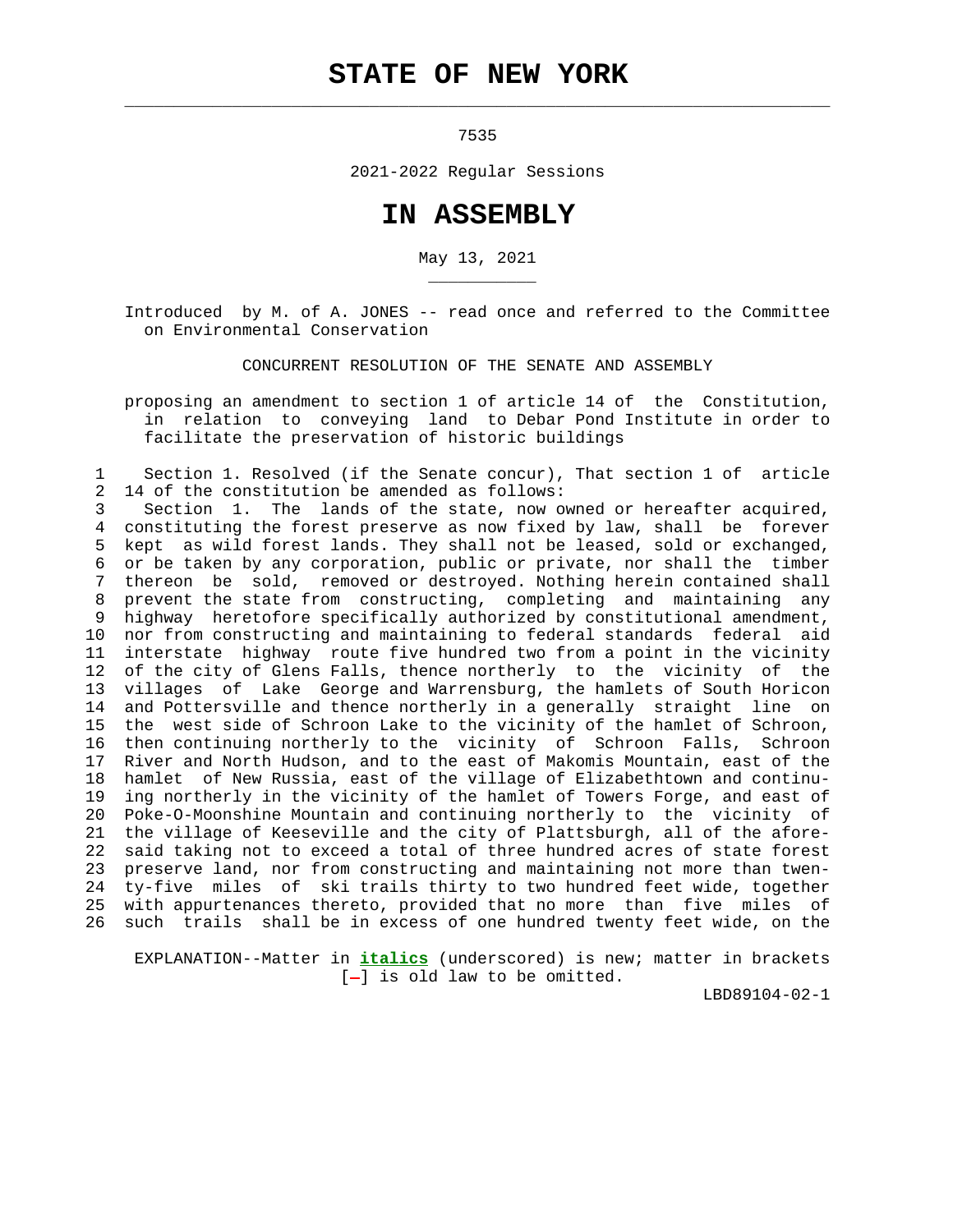1 north, east and northwest slopes of Whiteface Mountain in Essex county, 2 nor from constructing and maintaining not more than twenty-five miles of 3 ski trails thirty to two hundred feet wide, together with appurtenances 4 thereto, provided that no more than two miles of such trails shall be in 5 excess of one hundred twenty feet wide, on the slopes of Belleayre Moun- 6 tain in Ulster and Delaware counties and not more than forty miles of 7 ski trails thirty to two hundred feet wide, together with appurtenances 8 thereto, provided that no more than eight miles of such trails shall be 9 in excess of one hundred twenty feet wide, on the slopes of Gore and 10 Pete Gay mountains in Warren county, nor from relocating, reconstructing 11 and maintaining a total of not more than fifty miles of existing state 12 highways for the purpose of eliminating the hazards of dangerous curves 13 and grades, provided a total of no more than four hundred acres of 14 forest preserve land shall be used for such purpose and that no single 15 relocated portion of any highway shall exceed one mile in length. 16 Notwithstanding the foregoing provisions, the state may convey to the 17 village of Saranac Lake ten acres of forest preserve land adjacent to 18 the boundaries of such village for public use in providing for refuse 19 disposal and in exchange therefore the village of Saranac Lake shall 20 convey to the state thirty acres of certain true forest land owned by 21 such village on Roaring Brook in the northern half of Lot 113, Township 22 11, Richards Survey. Notwithstanding the foregoing provisions, the state 23 may convey to the town of Arietta twenty-eight acres of forest preserve 24 land within such town for public use in providing for the extension of 25 the runway and landing strip of the Piseco airport and in exchange 26 therefor the town of Arietta shall convey to the state thirty acres of 27 certain land owned by such town in the town of Arietta. Notwithstanding 28 the foregoing provisions and subject to legislative approval of the 29 tracts to be exchanged prior to the actual transfer of title, the state, 30 in order to consolidate its land holdings for better management, may 31 convey to International Paper Company approximately eight thousand five 32 hundred acres of forest preserve land located in townships two and three 33 of Totten and Crossfield Purchase and township nine of the Moose River 34 Tract, Hamilton county, and in exchange therefore International Paper 35 Company shall convey to the state for incorporation into the forest 36 preserve approximately the same number of acres of land located within 37 such townships and such County on condition that the legislature shall 38 determine that the lands to be received by the state are at least equal 39 in value to the lands to be conveyed by the state. Notwithstanding the 40 foregoing provisions and subject to legislative approval of the tracts 41 to be exchanged prior to the actual transfer of title and the conditions 42 herein set forth, the state, in order to facilitate the preservation of 43 historic buildings listed on the national register of historic places by 44 rejoining an historic grouping of buildings under unitary ownership and 45 stewardship, may convey to Sagamore Institute Inc., a not-for-profit 46 educational organization, approximately ten acres of land and buildings 47 thereon adjoining the real property of the Sagamore Institute, Inc. and 48 located on Sagamore Road, near Raquette Lake Village, in the Town of 49 Long Lake, county of Hamilton, and in exchange therefor; Sagamore Insti- 50 tute, Inc. shall convey to the state for incorporation into the forest 51 preserve approximately two hundred acres of wild forest land located 52 within the Adirondack Park on condition that the legislature shall 53 determine that the lands to be received by the state are at least equal<br>54 in value to the lands and buildings to be conveyed by the state and that in value to the lands and buildings to be conveyed by the state and that 55 the natural and historic character of the lands and buildings conveyed 56 by the state will be secured by appropriate covenants and restrictions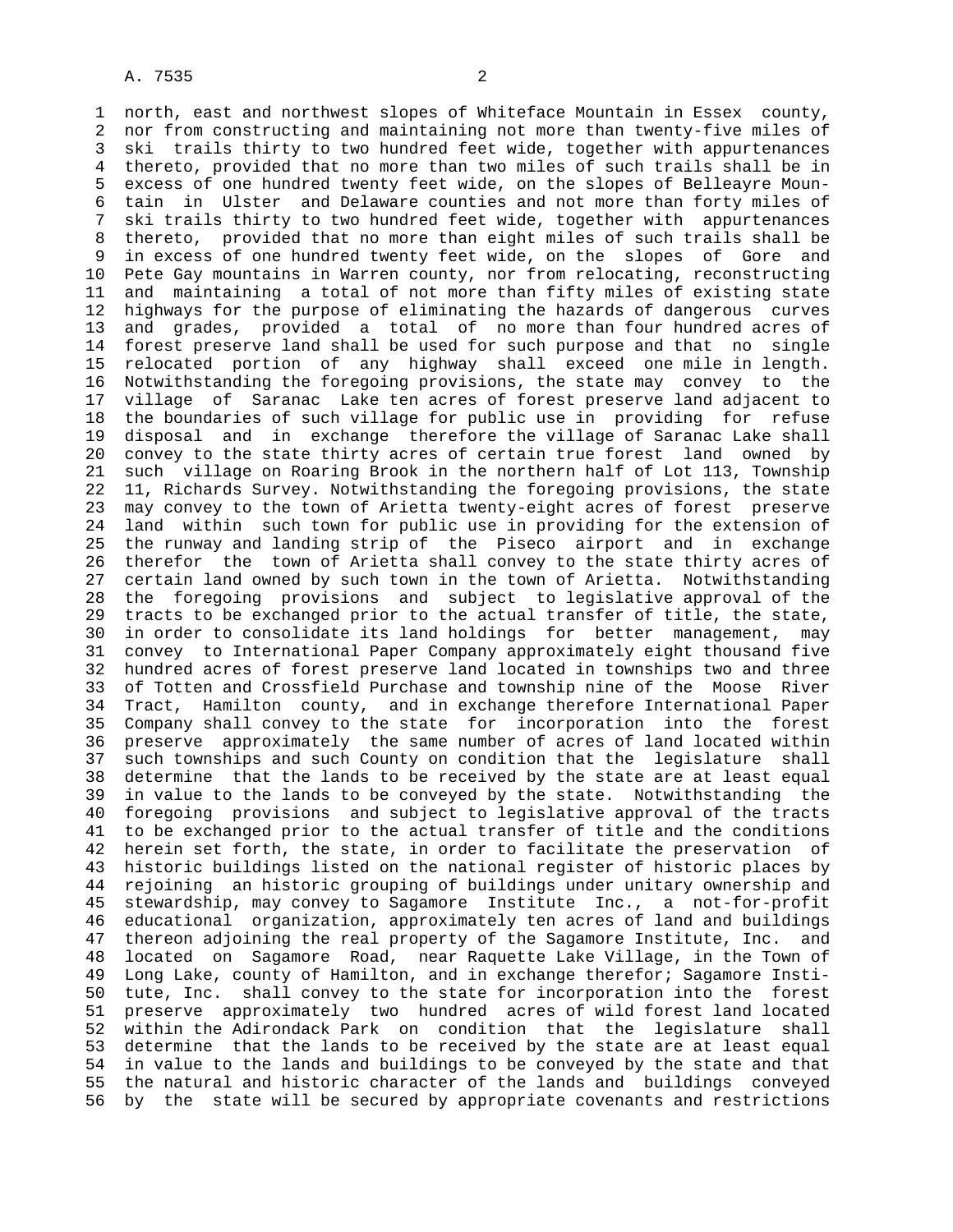1 and that the lands and buildings conveyed by the state will reasonably 2 be available for public visits according to agreement between Sagamore 3 Institute, Inc. and the state. Notwithstanding the foregoing provisions 4 the state may convey to the town of Arietta fifty acres of forest 5 preserve land within such town for public use in providing for the 6 extension of the runway and landing strip of the Piseco airport and 7 providing for the maintenance of a clear zone around such runway, and in 8 exchange therefor, the town of Arietta shall convey to the state fifty-<br>9 three acres of true forest land located in lot 2 township 2 Totten and three acres of true forest land located in lot 2 township 2 Totten and 10 Crossfield's Purchase in the town of Lake Pleasant.

 11 Notwithstanding the foregoing provisions and subject to legislative 12 approval prior to actual transfer of title, the state may convey to the 13 town of Keene, Essex county, for public use as a cemetery owned by such 14 town, approximately twelve acres of forest preserve land within such 15 town and, in exchange therefor, the town of Keene shall convey to the 16 state for incorporation into the forest preserve approximately one 17 hundred forty-four acres of land, together with an easement over land 18 owned by such town including the riverbed adjacent to the land to be 19 conveyed to the state that will restrict further development of such 20 land, on condition that the legislature shall determine that the proper- 21 ty to be received by the state is at least equal in value to the land to 22 be conveyed by the state.

 23 Notwithstanding the foregoing provisions and subject to legislative 24 approval prior to actual transfer of title, because there is no viable 25 alternative to using forest preserve lands for the siting of drinking 26 water wells and necessary appurtenances and because such wells are 27 necessary to meet drinking water quality standards, the state may convey 28 to the town of Long Lake, Hamilton county, one acre of forest preserve 29 land within such town for public use as the site of such drinking water 30 wells and necessary appurtenances for the municipal water supply for the 31 hamlet of Raquette Lake. In exchange therefor, the town of Long Lake 32 shall convey to the state at least twelve acres of land located in 33 Hamilton county for incorporation into the forest preserve that the 34 legislature shall determine is at least equal in value to the land to be 35 conveyed by the state. The Raquette Lake surface reservoir shall be 36 abandoned as a drinking water supply source.

 37 Notwithstanding the foregoing provisions and subject to legislative 38 approval prior to actual transfer of title, the state may convey to 39 National Grid up to six acres adjoining State Route 56 in St. Lawrence 40 County where it passes through Forest Preserve in Township 5, Lots 1, 2, 41 5 and 6 that is necessary and appropriate for National Grid to construct 42 a new 46kV power line and in exchange therefore National Grid shall 43 convey to the state for incorporation into the forest preserve at least 44 10 acres of forest land owned by National Grid in St. Lawrence county, 45 on condition that the legislature shall determine that the property to 46 be received by the state is at least equal in value to the land conveyed 47 by the state.

 48 Notwithstanding the foregoing provisions, the legislature may author- 49 ize the settlement, according to terms determined by the legislature, of 50 title disputes in township forty, Totten and Crossfield purchase in the 51 town of Long Lake, Hamilton county, to resolve longstanding and compet- 52 ing claims of title between the state and private parties in said town- 53 ship, provided that prior to, and as a condition of such settlement, 54 land purchased without the use of state-appropriated funds, and suitable 55 for incorporation in the forest preserve within the Adirondack park, 56 shall be conveyed to the state on the condition that the legislature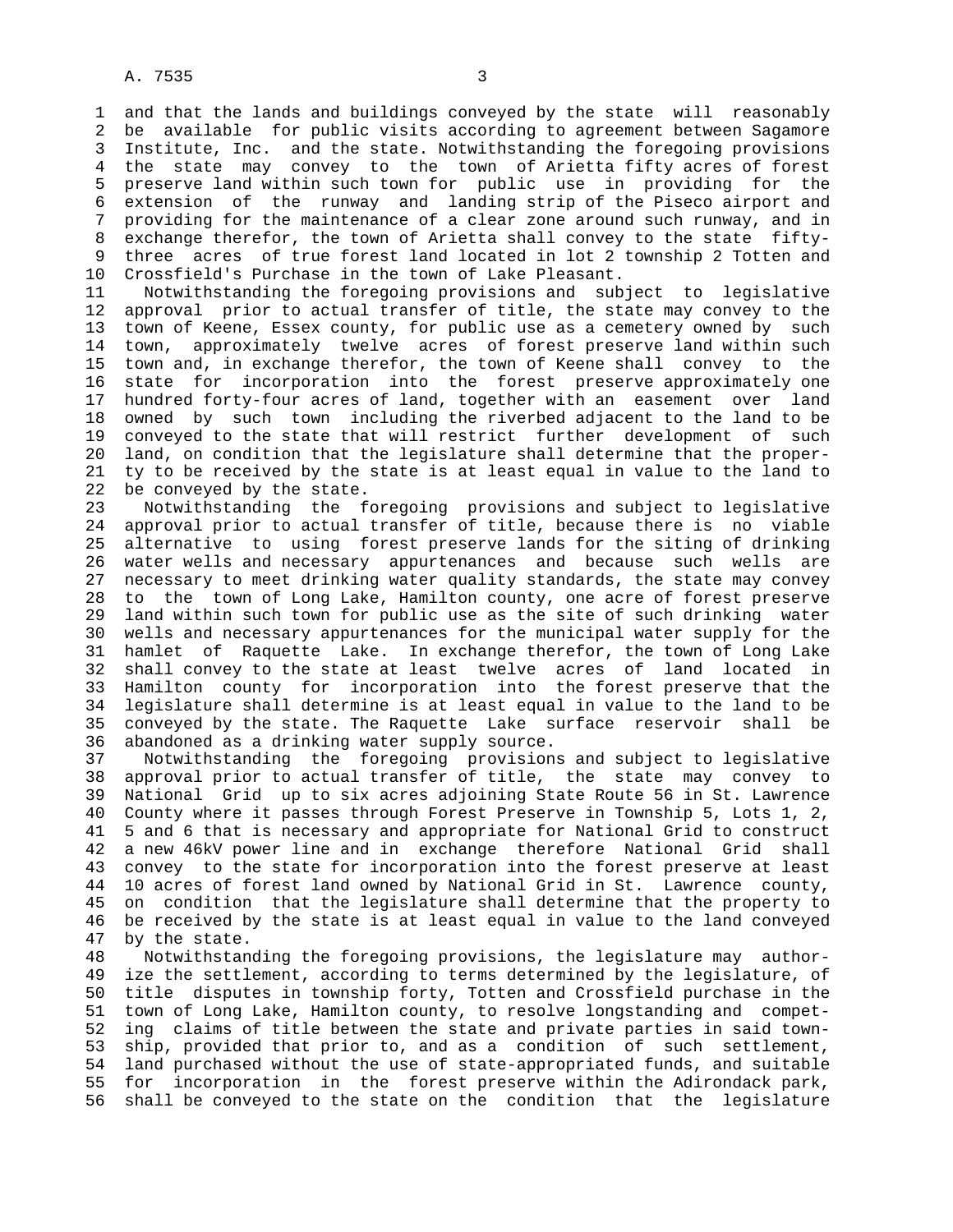1 shall determine that the property to be conveyed to the state shall 2 provide a net benefit to the forest preserve as compared to the township 3 forty lands subject to such settlement.

 4 Notwithstanding the foregoing provisions, the state may authorize NYCO 5 Minerals, Inc. to engage in mineral sampling operations, solely at its 6 expense, to determine the quantity and quality of wollastonite on 7 approximately 200 acres of forest preserve land contained in lot 8, 8 Stowers survey, town of Lewis, Essex county provided that NYCO Minerals,<br>9 Inc. shall provide the data and information derived from such drilling Inc. shall provide the data and information derived from such drilling 10 to the state for appraisal purposes. Subject to legislative approval of 11 the tracts to be exchanged prior to the actual transfer of title, the 12 state may subsequently convey said lot 8 to NYCO Minerals, Inc., and, in 13 exchange therefor, NYCO Minerals, Inc. shall convey to the state for 14 incorporation into the forest preserve not less than the same number of 15 acres of land, on condition that the legislature shall determine that 16 the lands to be received by the state are equal to or greater than the 17 value of the land to be conveyed by the state and on condition that the 18 assessed value of the land to be conveyed to the state shall total not 19 less than one million dollars. When NYCO Minerals, Inc. terminates all 20 mining operations on such lot 8 it shall remediate the site and convey 21 title to such lot back to the state of New York for inclusion in the 22 forest preserve. In the event that lot 8 is not conveyed to NYCO 23 Minerals, Inc. pursuant to this paragraph, NYCO Minerals, Inc. never- 24 theless shall convey to the state for incorporation into the forest 25 preserve not less than the same number of acres of land that is 26 disturbed by any mineral sampling operations conducted on said lot 8 27 pursuant to this paragraph on condition that the legislature shall 28 determine that the lands to be received by the state are equal to or 29 greater than the value of the lands disturbed by the mineral sampling 30 operations.

 31 Notwithstanding the foregoing provisions and subject to legislative 32 approval prior to actual transfer of title, a total of no more than two 33 hundred fifty acres of forest preserve land shall be used for the estab- 34 lishment of a health and safety land account. Where no viable alterna- 35 tive exists and other criteria developed by the legislature are satis- 36 fied, a town, village or county may apply, pursuant to a process 37 determined by the legislature, to the health and safety land account for 38 projects limited to: address bridge hazards or safety on county high- 39 ways, and town highways listed on the local highway inventory maintained 40 by the department of transportation, dedicated, and in existence on 41 January first, two thousand fifteen, and annually plowed and regularly 42 maintained; elimination of the hazards of dangerous curves and grades on 43 county highways, and town highways listed on the local highway inventory 44 maintained by the department of transportation, dedicated, and in exist- 45 ence on January first, two thousand fifteen, and annually plowed and 46 regularly maintained; relocation and reconstruction and maintenance of 47 county highways, and town highways listed on the local highway inventory 48 maintained by the department of transportation, dedicated, and in exist- 49 ence on January first, two thousand fifteen and annually plowed and 50 regularly maintained, provided further that no single relocated portion 51 of any such highway shall exceed one mile in length; and water wells and 52 necessary appurtenances when such wells are necessary to meet drinking 53 water quality standards and are located within five hundred thirty feet 54 of state highways, county highways, and town highways listed on the 55 local highway inventory maintained by the department of transportation, 56 dedicated, and in existence on January first, two thousand fifteen, and